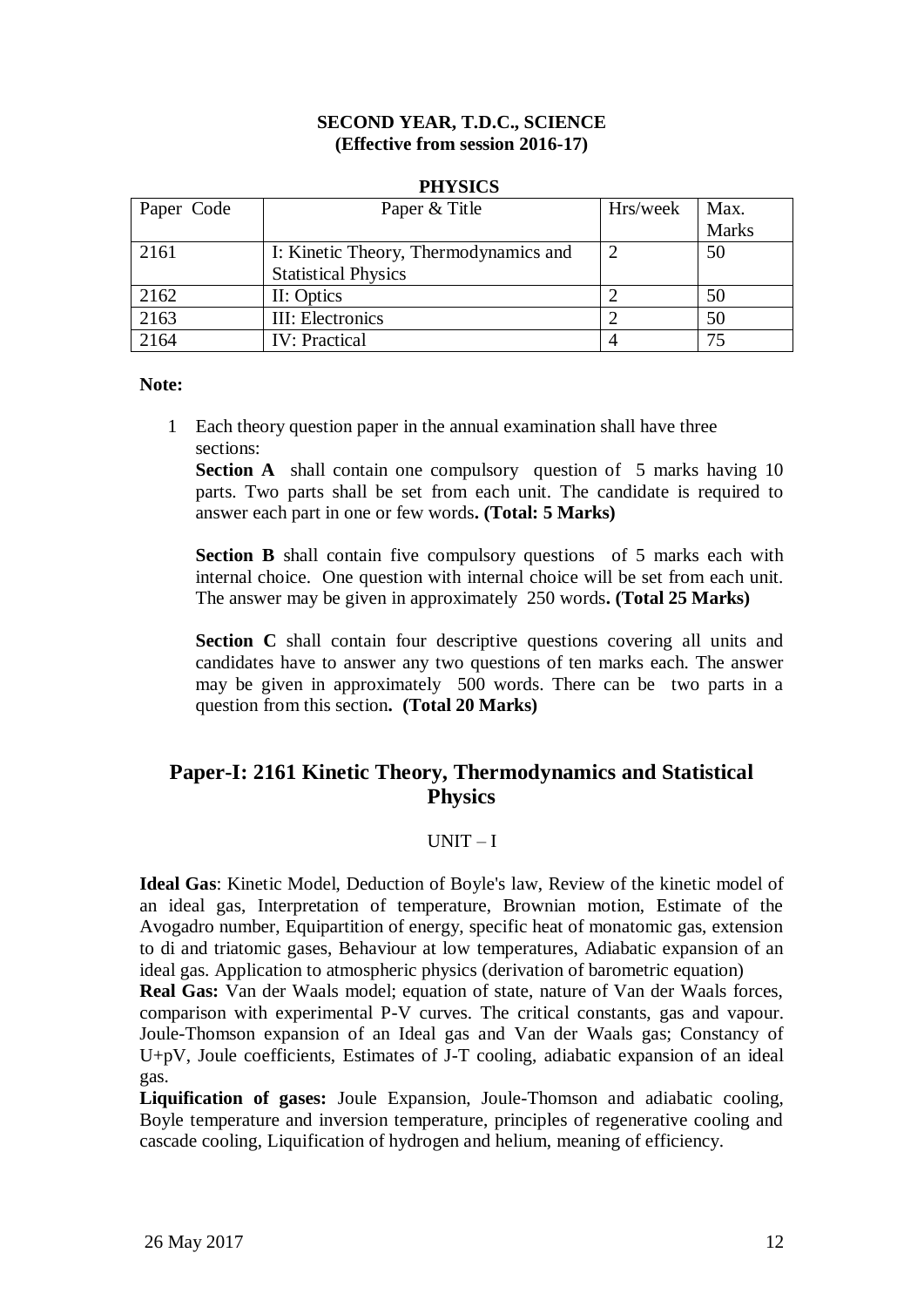**Transport phenomena in gases:** Molecular collisions, mean free path and collision cross-sections, Estimates of molecular diameter and mean free path, Experimental determination of mean free path. Transport of mass, momentum and energy and interrelationship, dependence on temperature and pressure.

**Maxwellian distribution of speeds in gas:** Derivation of distribution of speeds and velocities, experimental verification, distinction between mean, rms and the most probable speed values. Doppler broadening of spectral lines.

#### UNIT -III

**The laws of thermodynamics:** The Zeroth law, Various indicator diagrams, work done by and on the system, First law of thermodynamics, internal energy as a state function. Carnot cycle and its efficiency, Carnot theorem and the second law of thermodynamics, Different versions of the second law, Reversible and irreversible changes. Practical cycles used in internal combustion engines. Entropy, principle of increase of entropy. Thermodynamic scale of temperature; its identity with the perfect gas scale. Impossibility of attaining absolute zero; third law of thermodynamics.

**Thermodynamic relationships:** Thermodynamic variables; extensive and intensive, Maxwell's general relationships; applications to J-T cooling and adiabatic cooling in a general system, Van der Waals gas, and the Clausius-Clapeyron heat equation.

**Thermodynamic Potentials**: Relation to the thermodynamic variables, Equilibrium of thermodynamic systems, Cooling due to adiabatic demagnetization.

### UNIT - IV

**Statistical basis of the thermodynamics:** Probability and thermodynamic probability, principle of equal a *priori* probabilities, probability distribution and its narrowing with the increasing n, average properties, Accessible and inaccessible states, distribution of particles with a given total energy into a discrete set of energy states.

**Phase space representation:** The mu space; its division into sheets of energy, phase cells of arbitrary size, one-dimensional oscillator, free particles, the functions  $\Phi(E)$ and  $\Omega(E)$ , definition of probability.

**Black Body Radiation:** Spectral distribution of BB radiation; pure temperature dependence, Stefan-Boltzmann law, Wien's displacement law, Rayleigh-Jeans law (no derivation) and the ultraviolet catastrophy, Pressure of radiation, Planck's hypothesis, mean energy of an oscillator and the Planck's law, complete fit with the experiment. Interpretation of specific heats of gases at low temperature.

#### UNIT-V

**The bridge of Statistical physics with thermodynamics:** Thermal equilibrium between two subsystems, beta parameter and its identity with  $(kT)^{-1}$ , probability and entropy, Boltzmann entropy relation, statistical interpretation of the second law of thermodynamics. Boltzmann canonical distribution law; rigorous form of equipartition of energy.

**Transition to quantum statistics: '**h' as a natural constant and its implications, Setting phase-cell size as nature's constant (Planck's constant h); quantization of energy. Indistinguishibility of particles and its consequences. Bose-Einstein and Fermi-Dirac conditions, applications to liquid helium, free electrons in a metal, and photons in blackbody chamber, Fermi level and Fermi energy.